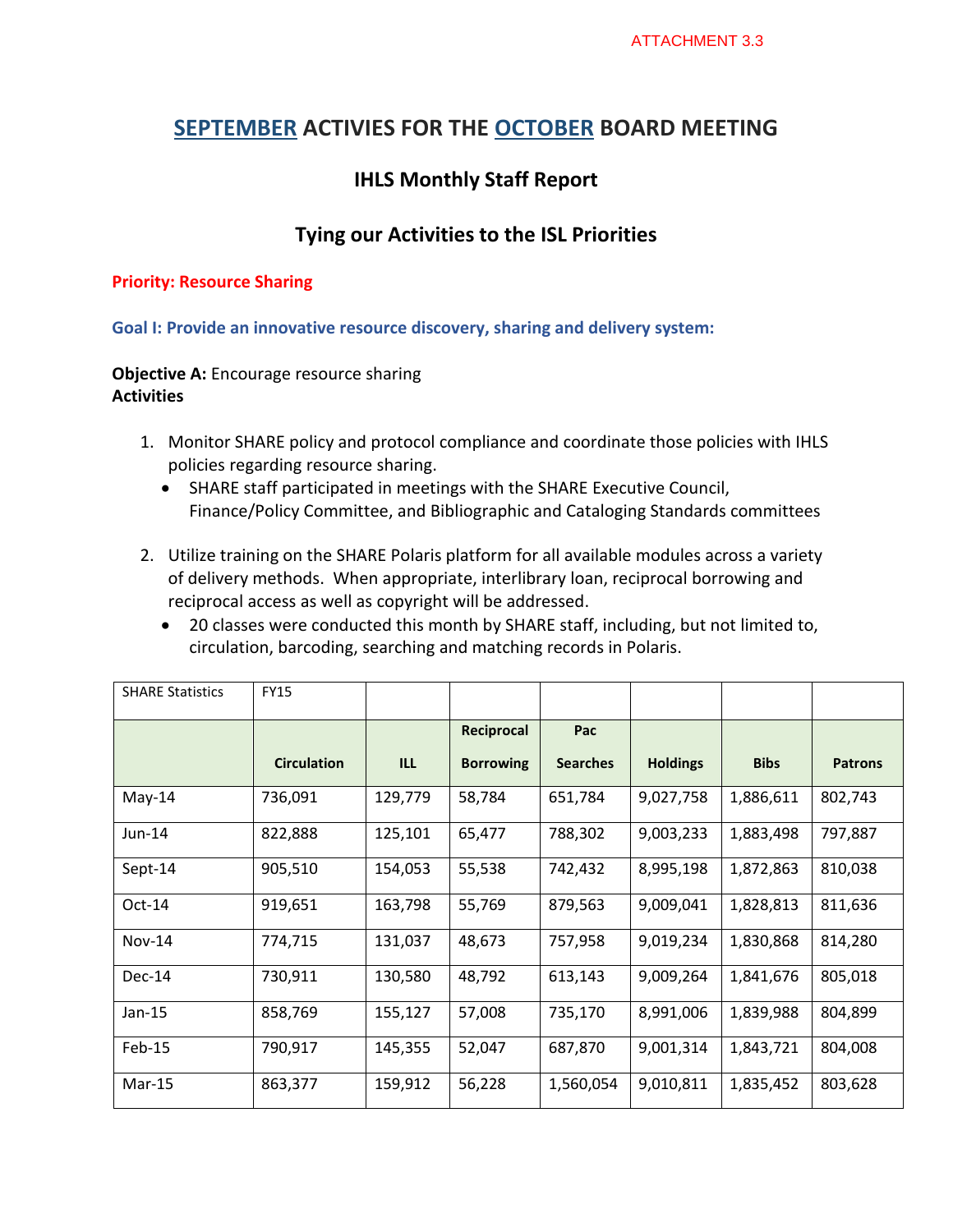| Apr-15   | 811,727 | 148,130 | 52,698 | 1,815,939 | 9,023,056 | 1,840,633 | 807,234 |
|----------|---------|---------|--------|-----------|-----------|-----------|---------|
| May-15   | 676,532 | 126,478 | 51,043 | 1,324,682 | 9,029,121 | 1,834,127 | 803,903 |
| $Jun-15$ | 830,204 | 135,395 | 67,776 | 1,253,461 | 9,044,459 | 1,817,765 | 804,119 |
| July-15  | 784,275 | 139,522 | 65,457 | 1,459,531 | 9,048,654 | 1,834,594 | 806,374 |
| Aug-15   | 728,662 | 133,642 | 54,040 | 1,462,566 | 9,044,518 | 1,839,709 | 817,506 |
| Sept-15  | 880,528 | 149,817 | 52,764 | 1,583,263 | 9,059,551 | 1,840,295 | 820,009 |

**Objective B:** Provide a framework for members to participate in a state-of the-art integrated library system.

#### **Activities**

- 1. Continue participation in the Statewide E-Books Grant opportunity.
	- At the end of September, 166 SHARE library agencies are participating in the 3M Cloud Library shared collection. Two new libraries started participation on October 1.
	- 12,712 eBook and eAudiobook titles were circulated in the month of September.
	- Three staff trainings and three patron events were held in the month of September with a total of 21 attendees.
- 2. Apply for appropriate grants to provide enhancements to the SHARE catalog.
	- Submitted a grant proposal to Wal-Mart for a state grant to support expansion of eResources
- 3. Promote new membership in the SHARE LLSAP through the *Growing Resource Sharing in IHLS Through Growing SHARE* grant. IHLS will continually consider opportunities to more fully involve these members in resource sharing.
	- added Odin Schools as a transitional member
	- had contact with three schools that are considering joining SHARE
- 4. Continue to support the SHARE Helpdesk to track concerns and technical issues with the Polaris software.
	- Continue to respond to Helpdesk tickets

**Objective C:** Ensure the integrity of bibliographic records. **Activities**

- 1. Maintain the requirement that all bibliographic records (with the exception of equipment, on order and E-book) must be OCLC derived records and have an OCLC control number to ensure database standards and mitigate duplicate records.
	- Staff corrected and enhanced 245 items that had non-OCLC bibs in the SHARE database.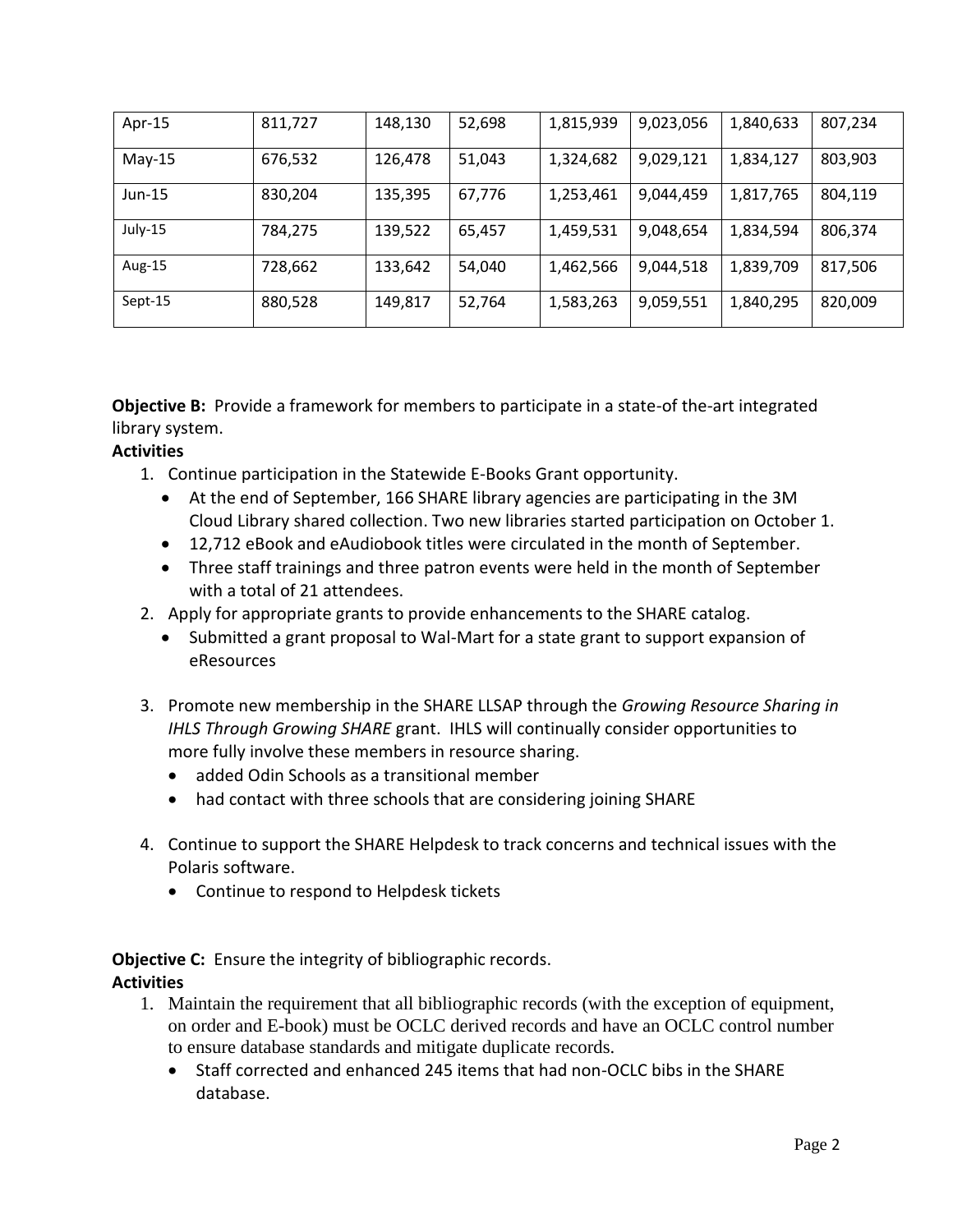- 2. Support a Cataloging Center operation for SHARE Full members for copy and original cataloging of MARC bibliographic records and the creation of local authority records to enhance recovery. Service options are Cataloging Library (Full member meets continuing education requirements for cataloging staff and performs own cataloging); Barcoding A Library (Full member sends all new materials to Center for copy and original cataloging and assessed fee based on percentage of library's materials budget); Barcoding B Library (full member sends new materials as needed for original cataloging and assessed fee of \$10 per item cataloged). Any item that meets the Cataloging Maintenance Center's (CMC) eligible collections criteria for free cataloging is passed on to the CMC.
	- Cataloged 1128 items for SHARE member libraries.
	- Imported 121 \$3 Bib bibliographic records.
	- Cataloged 1195 retrocon items for new libraries joining SHARE.
	- Cataloged 82 items through the CMC.
- 3. Provide appropriate training for cataloging.
	- 16 classes or sessions on cataloging, barcoding and searching/matching were held during September, with 169 attendees for 344.5 contact hours.
	- Cataloger's Training Session was held via Adobe connect.
	- Worked with several new libraries that are going live on SHARE, providing additional information about item and bibliographic records.
	- Answered member libraries' questions, phone calls and emails concerning cataloging.
- 4. Evaluate the current methods utilized for ensuring the quality of the database through cataloging.
	- Merged 242 bibliographic records in the SHARE database. Edited 331 bibliographic records, and corrected 1846 item records.

**Objective D:** Operate Cataloging Maintenance Centers on behalf of libraries in Illinois. **Activities**

- 1. Fulfill NACO (Name Authority Cooperative Program of the PCC) obligation by creating a minimum of 100 name or uniform title authority records per year.
	- 14 name authority records were created by staff.
	- 11 local series headings authority records were created by staff.
- 2. Continue support of LLSAP database cleanup efforts in LLSAP.
	- Staff corrected and enhanced 242 items that had non-OCLC bibs in the SHARE database. 41items were retrieved from the member libraries and OCLC bibs fully enhanced.
	- Cataloged 82 items through the CMC.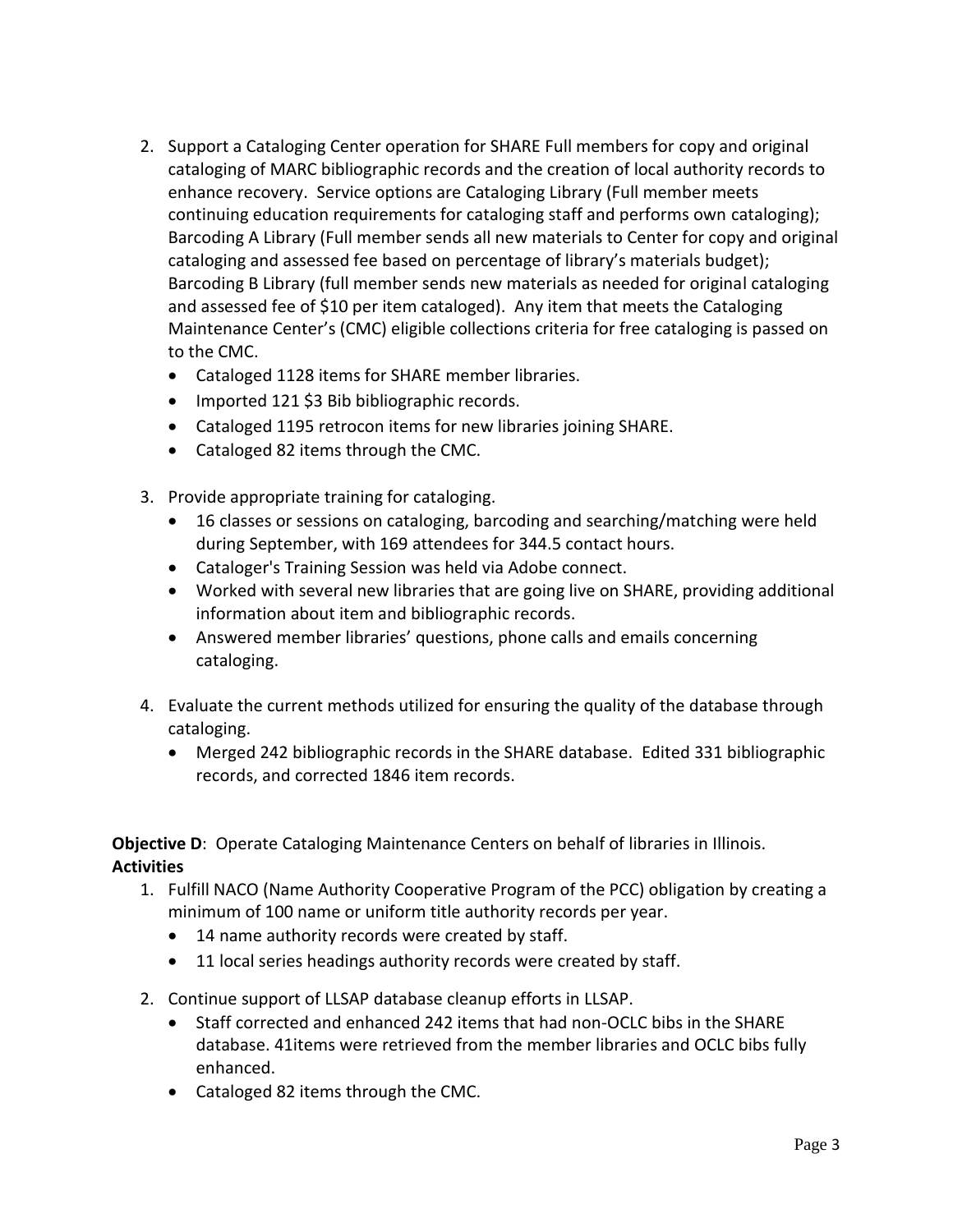- 3. Cooperate with Illinois State Library staff to identify statewide cataloging needs and develop strategies to meet them, prioritizing statewide initiatives that require cataloging expertise to ensure statewide access and resource sharing assistance with projects as agreed upon.
	- Worked with IDA and the State Archives on prison record files from the Digital Grant.
	- Continue work on the Dr. Bradley sermons from Meadville Lombard Library for the Digital Grant.
	- Work continues with Chicago Botanical Gardens for the Digital Grant.

### **Goal II: Provide a sustainable delivery system that provides the best service possible for Illinois libraries and their users.**

**Objective A:** Ensure that IHLS delivery of library materials is accurate, timely, and meets member library needs.

#### **Activities**

- 1. Working in concert with ISL, RAILS and CARLI, continue the implementation of recommendations from the Delivery Advisory Committee.
	- Met with ISL, CARLI and RAILS to discuss Community Delivery Partnerships
- 2. Conduct quarterly counts of library materials and continue to refine the counting methodology.
	- Conducted quarterly count September 14 through the 18, 2015
- 3. Sort materials daily to ensure all materials are distributed during the next scheduled delivery.
	- Have been able to maintain sorting all materials for the next day even with ILDS delays in the Champaign hub
- 4. Evaluate the average turn-around time that an item is in the IHLS delivery system and adjust as necessary, with the goal of reducing the time it takes for library patrons to receive requested library materials.
	- Have begun data collection regarding the time items take to go between our hubs
- 5. Conduct an annual delivery satisfaction and needs survey of member libraries and solicit recommendations from individual member libraries. Adjustments will be made based on need and feasibility.
	- 189 libraries participated in the Delivery Survey in September 2015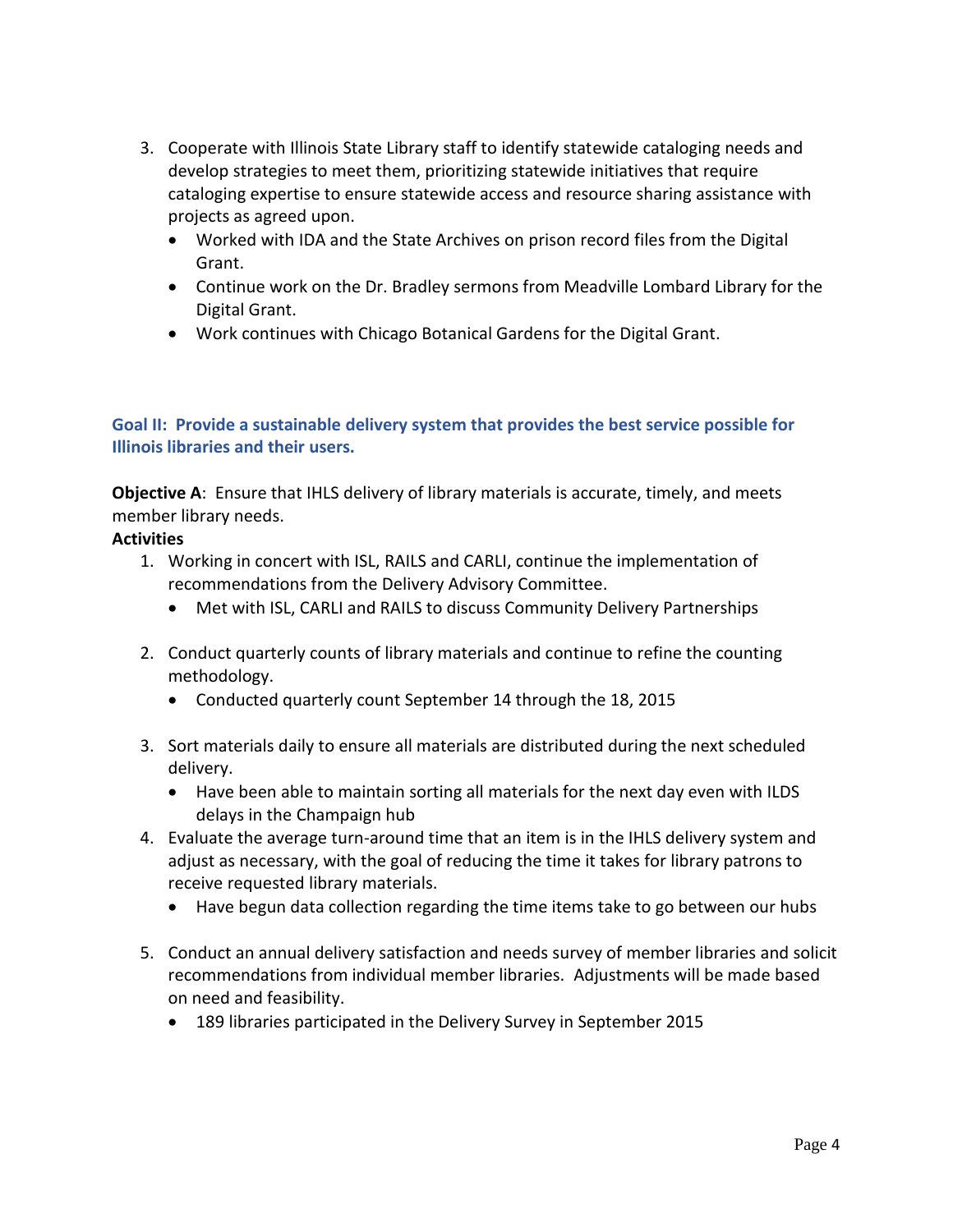| September 2015   | Delivery picked up<br>/delivered | <b>ILDS Delivery</b><br>Items to Hub | <b>ILDS Delivery</b><br>Items from Hub |
|------------------|----------------------------------|--------------------------------------|----------------------------------------|
| <b>CHAMPAIGN</b> | 229,961                          | 31,566                               | 29,427                                 |
| DU QUOIN         | 97,494                           | 23,202                               | 21,114                                 |
| EDWARDSVILLE     | 182,786                          | 34,665                               | 31,642                                 |

**Objective B:** Leverage existing delivery resources.

### **Activities**

- 1. Follow the delivery replacement schedule in which fleet vehicles are replaced when mileage exceeds 200,000 miles.
	- Received 5 vans ordered from FY15 budget. Two are for Champaign hub and three are for the Du Quoin hub.
- 2. Evaluate direct and overhead costs for sorting and delivery.
	- A analysis is under way and should be completed by November.

### **Priority: Illinois Machine Sublending Agency**

**Goal: Provide good customer service and well maintained machines to patrons of the Talking Books Program.**

**Objective:** Support the statewide machine lending program located in DuQuoin.

|                   | C1s Sent | <b>DS1s Sent</b> | <b>DA1s Sent</b> | <b>BARD Inquiries</b><br><b>Responded To</b> |
|-------------------|----------|------------------|------------------|----------------------------------------------|
| August 2014       | 9        | 173              | 94               | 13                                           |
| September 2014    | 22       | 154              | 134              | 15                                           |
| October 2014      | 23       | 121              | 177              | 10                                           |
| November 2014     | 10       | 110              | 114              | 12                                           |
| December 2014     | 15       | 86               | 154              | 11                                           |
| Janury 2015       | 22       | 78               | 159              | 14                                           |
| February 2015     | 9        | 57               | 118              | 9                                            |
| <b>March 2015</b> | 19       | 86               | 176              | 13                                           |
| <b>April 2015</b> | 13       | 75               | 166              | 10                                           |
| <b>May 2015</b>   | 21       | 74               | 139              | 14                                           |
| <b>June 2015</b>  | 18       | 52               | 200              | 13                                           |
| <b>July 2015</b>  | 29       | 72               | 225              | 15                                           |

### **Activities**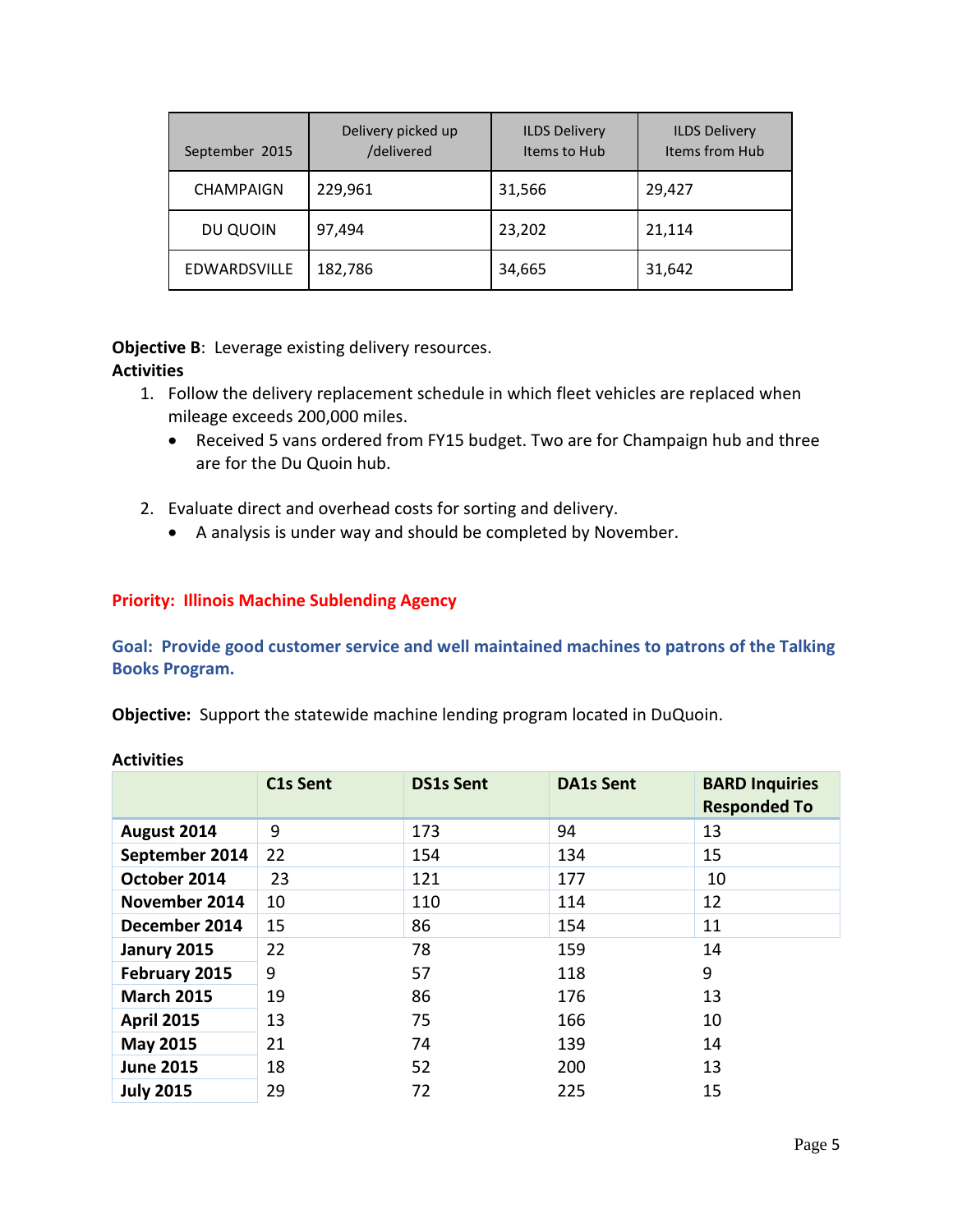| August 2015         |  | 236 |  |
|---------------------|--|-----|--|
| September 2015   15 |  | 284 |  |

- 1. Participate in the planning, coordination and evaluation of Illinois Talking Book Service, and ensure appropriate provision of services by staying informed of current procedures and trends related to Talking Books, the National Library Services/Library of Congress and librarianship in general.
	- 09/01/2015-09/07/2015- IMSA Patron Services Coordinator/ Manager and IMSA Machine Clerk alternated days at the DuQuoin State Fair.
	- 09/09/2015- IMSA Manager participated in conference call with TBBS Outreach Associate regarding current and future outreach.
	- 09/10/2015- IMSA Manager participated in conference call for TBBS Director's Meeting.
	- 09/14/2015- IMSA Manager participated in conference call for 2016 Parents of Students with Visual Impairments Conference.
	- 09/16/2015- IMSA staff meeting was held.
	- 09/22/2015- IMSA staff participated in Real Colors training.
	- 09/30/2015- IMSA Manager participated in national NLS conference call, "Wednesdays with NLS".
- 2. Ensure the efficient and successful provision of service in accordance with the Revised Standards and Guidelines.
	- Filled all requests for machines and equipment within 2 business days of receipt of request.
	- Responded to all BARD inquiries in a timely and efficient manner.

### **Priority: Administrative Activities**

### **Goal 1: Ensure effective utilization of IHLS resources**

# **Objective A**: Ensure fiscal accountability

**Activities:**

- 1. Support the business operations of IHLS through monthly financial reports, payroll, accounts payable, and accounts receivable.
	- Prepared August 2015 Bill Payment, Credit Card Transaction Report and Statement of Revenues and Expenditures Reports for IHLS Finance Committee and Board of Directors.
	- Analyzed FY2014-2015 general ledger postings, reconciled general ledger accounts, and prepared documents for audit fieldwork.
	- Prepared and Entered Final FY2015 General Ledger Entries.
	- Completed FY2015 Audit Fieldwork.